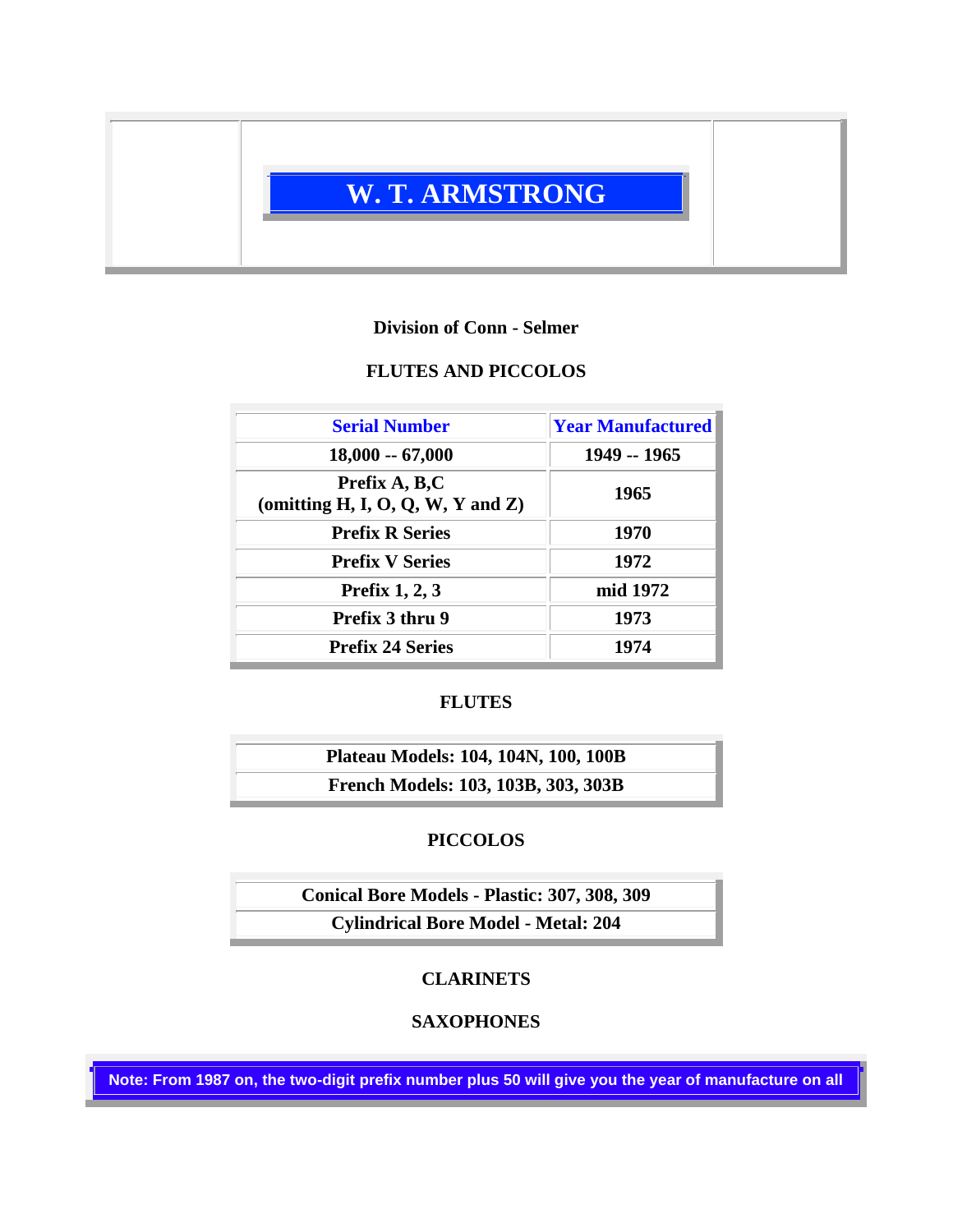**Armstrong products. In 1931 Armstrong's founder, Wm. Teasdale Armstrong opened his small instrument repair shop in Elkhart Indiana. In time, his reputation as a fine and discriminating craftsman spread throughout the Elkhart manufacturing community. It wasn't long before he was asked by professional flutists to fabricate complete flutes for their use. As demand for his services grew, he realized the need for adding-on key personnel. Being a long time resident of Elkhart, already thought as the "Instrument Manufacturing Capital of America", he had many other excellent craftspersons to choose from to accompany him in his enterprise. Some of his first key persons included flute quality-control expert Joseph Elias (later to become his lead tester), Sam Moore (seasoned builder, and the future father of another flute innovator, Jack Moore), his brother, Dinty Moore, also an experienced builder, and key business associates Marilyn Covey (Co. Secretary), and Jack Burket (Co. Accountant). Prior to starting this company, Bill Armstrong worked for Gus Buescher's saxophone manufacturing company, and the already famous C. G. Conn company. Later, the Armstrong enterprise was passed on to his son Edward, who had apprenticed under his father's guidance for many years. Edward's skills and commitment to excellence ushered the company to new heights and became one of the most respected flute companies in Elkhart. Under Edward's guidance, and commitment to intense research and development, Armstrong developed a complete line of flutes in the student (Armstrong), intermediate (Emeritus) and professional (Heritage) categories. Ed Armstrong worked closely with the professional flutists located in nearby Chicago, and tried to keep abreast with their needs and recommendations. Armstrong was responsible for many innovations in the flute-making industry, among them, the first curved student head joint, for example. The ubiquitous optional "gizmo" key (operating the low B) was in fact developed and named by Sam Moore. "Hey Sam, could you put one of those gizmo's on this flute for me?" Many contemporary flute luminaries were proponents of the Armstrong product line, including Jean Pierre Rampal, James Pellerite, Harry H. Moskovitz, and later Mark Thomas, who became Armstrong's professional liaison and artist-in-residence. (As a side note, back in the early 70's Mark's son Jeff worked on the bench directly across from me as a final finisher prior to leaving the company and developing his own flute line.) Other well-known ex-Armstrong flute makers include Tom Green, Tom Lacy, and of course the very well known Jack Moore. In the 50's and 60's the factory foreman of Armstrong was Emmy DeFord. Emmy left Armstrong in, as my memory serves me 1969, and began his own flute manufacturing company. Emmy was replaced by Al Singleton as plant foreman. In the early 70's Armstrong tooled-up to manufacture the Alex Murray flute. This project was led by Jack Moore, then head of the Heritage department. Two of us, myself and another Heritage technician, Dale Eurkey (sp?), final-finished (assembled, adjusted, play-tested) the 50 Murray flutes to be distributed to each of the "Big 10" universities for a Murray flute pilot project. Each of the schools were to receive 5 flutes, whereupon each of the resident heads of flute instruction were to teach the Murray Method. To the best of my recollection this project never actually came to fruition. Just prior to leaving Armstrong, I worked along with five other persons on the Armstrong Saxophone project developing their sax line led by Herb Couf. I left the company in 1974 to open my own repair/restoration facility (all instruments: woodwinds, brasswinds, strings) in nearby South Bend, Indiana. After leaving the company, I was hired by Armstrong to set-up the initial Armstrong clarinet production off site. Previously, a consortium of 10 individuals had invested \$10,000 (\$1000 each) in purchasing the complete C. G. Conn 16N and 17N clarinet tooling at the final Conn auction, just prior to moving to Nogales, AZ. My task was to make sense of the many boxes of parts - tools -equipment, and assemble it all into a functional production line. After about 6 months, I was able to produce 50 prototypes, before handing the complete operation back over to Armstrong. The company is currently a part of the United Musical Instruments, U.S.A. Inc. conglomerate and manufacturers a complete line of flutes, piccolos, saxophones, clarinets, oboes, bassoons, and woodwind accessories.**

**Please, if you note any discrepancies, or have additional information relating to this company, we would appreciate it VERY much if you would pass it on to us here at The MusicTrader. Thank you very much!**